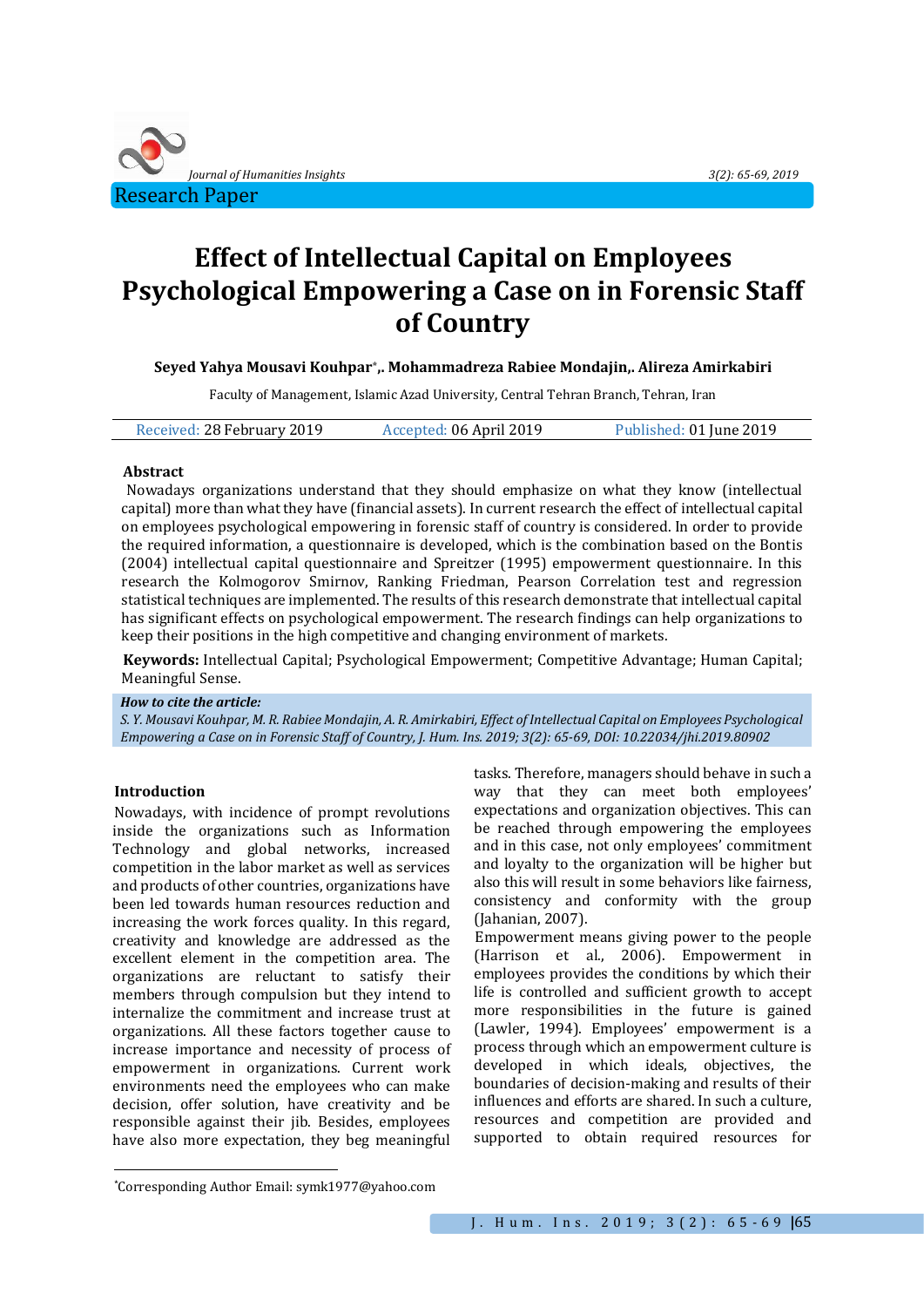effectiveness of activities (Rajaeipoor et al., 2006). Blanchard et al (2003) argue that plenty of managers see empowerment in such a way that provides people with decision-making. Also, lots of employees consider empowerment as to gain unrestricted freedom to perform any work. Empowerment is defined as employees' contribution in information, group forming and organizational structure design (Abdollahi and Naveh Ebrahim, 2008). Valuable employees try to preserve their value at the organization (Cheeseet al., 2007). Employees' empowerment seems to be necessary for change and stability which is the main feature of current business environment. Work forces' empowerment is hired as a new industrial solution against native and international threats (Menon, 2001). A review on literature shows that empowerment is taken into account as an important issue in management functions.

### *Employees' empowerment advantages*

Generally, empowerment advantages can be divided into two categories of organizational and individual advantages (Greasley et al., 2008). Some advantages of empowerment are briefly presented as follows:

- Increased satisfaction of employees and clients
- A positive feeling for employees about their job and themselves
- Lack of feeling of abuse by the organization so that employees will do their best to enhance their performance
- Increased feeling of commitment and dedication and so on.

# *Empowerment obstacles*

In order to empower employees, managers are confronted with many issues and problems which cause to prevent the organization capabilities. These problems are briefly presented as follows:

- Employees' fear and resistance against empowerment programs;
- A thread for management;
- Management systems and symbols;
- Organizational structures;
- Uncertainty of management;
- Disappointment of management;
- Lack of sufficient resources and time (Greasley et al., 2008)

# *Management of intellectual capital*

With incidence of Information Technology revolution, information and network society as well as prompt advance of technology since 1990s, economic growth pattern has been changed fundamentally. Nowadays, knowledge (as the most important capital) has been replaced with financial

and physical capital. Knowledge-based business environment needs an approach which encompasses new organizational intangible assets such as knowledge and competences of human resources, innovation, customer relations, organizational culture, systems and organizational structure. On the other hand, intellectual and social capital is another important organizational capability which can considerably help organizations to create and share the knowledge (Nahapiet and Ghoshal, 1998). By a survey from staff of Iranian Legal Medicine Organization, present study tries to examine impact of intellectual capital on employees' empowerment and present some practical and scientific suggestions for knowledge-based employees' empowerment using intellectual capitals. Therefore, it can be argued that present work is a practical research in terms of nature and objective.

# *Statistical universe of the research*

The statistical universe is composed a complex of people or units including at least one common attribute. Under investigation society is a statistical society by which the researcher intends to study about its units' variable attribute. The statistical universe here encompasses all employees (including managerial and non-managerial levels) in Iranian Legal Medicine Organization located in Tehran. The total number of employees is 198 among which 165 and 33 employees are employed in non-managerial and managerial levels, respectively.

# *Sampling method*

The sample is composed of the elements which form the society and sampling is selecting a percentage of a society as the representative. Since the research about all society members is timeconsuming and is not cost-effective, researcher has to do sampling (Moghimi, 2006). Since the statistical universe contains incompatible groups (independent) and heterogeneous (managerial and non-managerial levels), Proportional Stratified Random Sampling is used here.

# *Sample size*

Sample size determining is one of the most important discussions in samplings of any research so that generalizability can be met and also the research can have desirable efficiency. Mathematical methods are the most precise ones to calculate the sample size which was estimated here using below equation (Hosseini, 2003; Momeni & Fa'al Ghayyoumi, 2007).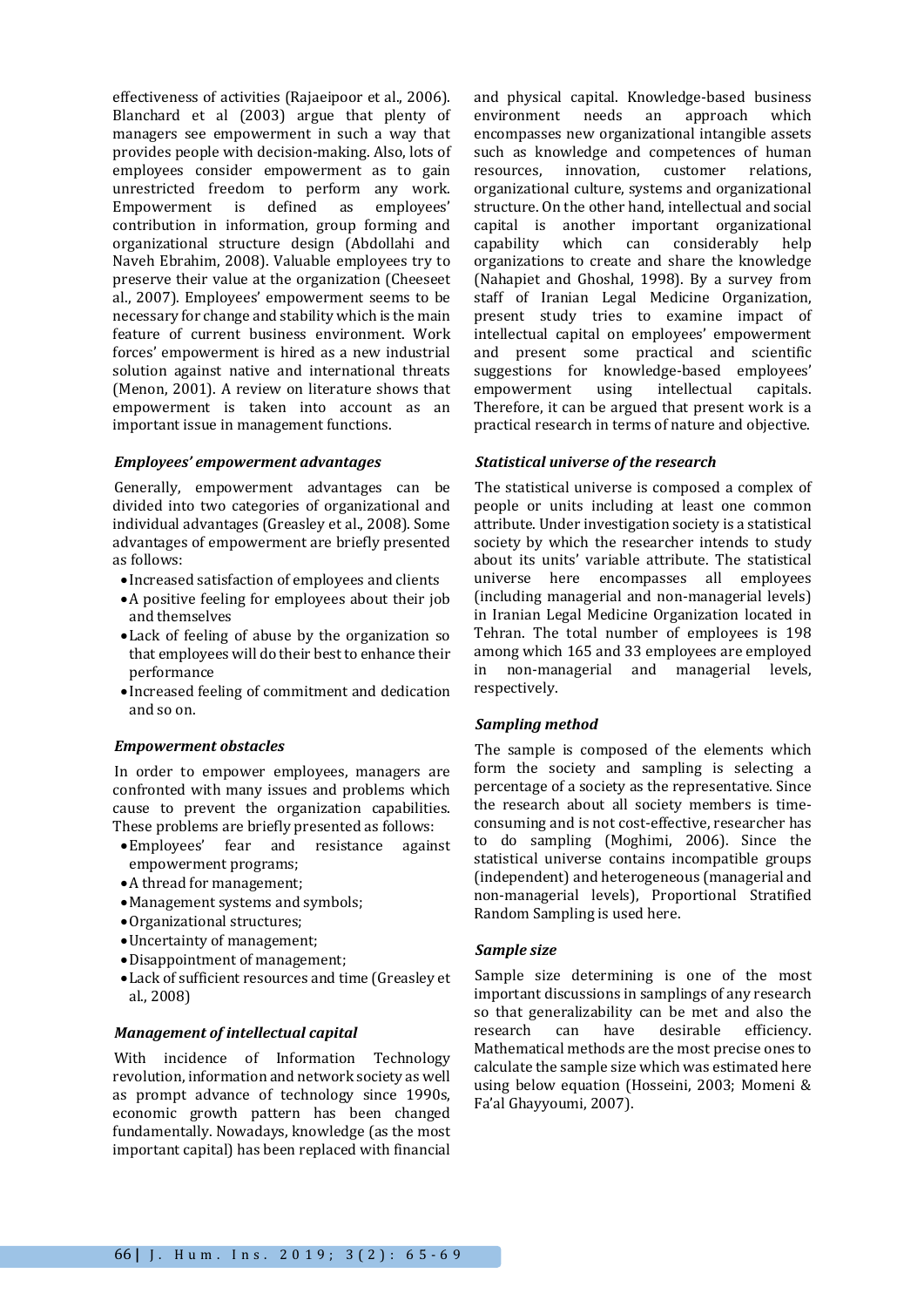$$
n = \frac{NZ_{\frac{\alpha}{2}}^2 .\sigma_x^2}{\ell^2 (N-1) + Z_{\frac{\alpha}{2}}^2 .\sigma_x^2}
$$

Where, N is sample size which is here 198 people.  $\alpha$  is error level which was considered 5% like

other humanities researches.  $\sigma_x^2$  is the society variance or an estimation from that (Standard deviation estimation based on Likert scale is 0.667). Z is probability of the standard normal distribution which was calculated as 1.96 according to error level (5%) from the table.  $\ell$  is the allowable error in parameter estimation which is commonly considered as 0.07 in social and behavioral sciences researches (incorrect value is normally calculated lower than 0.1). Since the statistical universe of present study is limited and research variables are measured by five-point Likert scale of attitude measurement and grading and also Likert scales of attitude measurement and grading are considered as an interval scales, above equation was used to determine sample size which by placement at the equation, a total of 126 is obtained which encompasses about 64 percent of the statistical universe.

$$
n = \frac{198.(1/96)^{2}.(0/667)^{2}}{(0/07)^{2}(198-1)+(1/96)^{2}.(0/667)^{2}} = 126
$$

Table 1 shows the research sampling frame.

**Table 1.** The research sampling frame.

| <b>Organizational</b><br>level | <b>Quantity</b><br>0f<br>statistical<br>universe<br>members | <b>Proportion of</b><br>quantity of<br>each level<br>member to<br>entire the<br>statistical<br>universe (%) | <b>Quantity of</b><br>selected<br>samples<br>from each<br>level<br>(statistical<br>sample) |
|--------------------------------|-------------------------------------------------------------|-------------------------------------------------------------------------------------------------------------|--------------------------------------------------------------------------------------------|
| Managerial<br>level            | 33                                                          | 17%                                                                                                         | 21                                                                                         |
| Non-managerial<br>level        | 165                                                         | 83%                                                                                                         | 105                                                                                        |
| Total                          | 198                                                         | 100%                                                                                                        | 126                                                                                        |

#### *Reliability of research*

A research has reliability when the corresponding observed values and real values have a high correlation. The reliability concept shows that how much measurement tools in the same conditions cause same results. In other words, the probability of obtaining same date with what obtained, in case of repeat in other times (Khaki, 2003). One of the methods to calculate reliability coefficient is to use Cronbach's Alpha which is often used and can be also calculated by Statistical Package for Social Sciences (SPSS) software. Furthermore, Cronbach's Alpha lower than 60%, range of 70% and range of 80% are taken into account as poor, acceptable and good, respectively, and the closer coefficient to "one" the better result. For this purpose, using pretest method at a sample of 20 employees, reliability coefficient was specified 0.972 through

Cronbach's Alpha and using SPSS software version 20.00. However, the result was 0.92 after distribution and collection of questionnaire. Therefore, the questionnaire owes a desirable and very high reliability coefficient.

#### *Data analysis methods*

Both descriptive statistics and inferential statistics were used to analyze data using SPSS software version 20.00. Descriptive statistics was used to organize, summarize, provide the table, draw the diagram and describe the collected data. Besides, inferential statistics was used to test hypotheses. One-dimensional Kolmogorov-Smirnov Test was used to specify main variables distribution. Also, given the used scale, interval five-point Likert scale was used to collect data and parametric inferential statistics was used to study distribution of main variables of the research. Ultimately, regression analysis test was used to test hypotheses.

#### *Distribution normality of the statistical universe*

Before statistical analysis, it is required to assure normal distribution of statistical universe. For this purpose, One-dimensional Kolmogorov-Smirnov Test was used to examine normality of main research variables (intellectual capital and psychological empowerment).

**Table 2.** One-dimensional Kolmogorov-Smirnov Test for normality of main research variables.

| Variable             | Sig.  | <b>Test result</b> |
|----------------------|-------|--------------------|
| Intellectual capital | 0.167 | Normal             |
| Empowerment          | 0.146 | Normal             |

#### *Hypotheses test (using inferential statistics)*

Present research has one main hypothesis and three sub-hypotheses for which Pearson's correlation test and regression tests were used to examine and test. Significance level ("sig" in statistical tables) was employed to approve or reject hypotheses (Momeni & Fa'al Ghayyoumi, 2007). Before hypotheses test, it is required to determine direction, amount and severity of the correlation between intellectual capital (including human capital, structural capital and relational capital) and psychological empowerment (including sense of competence, a sense of meaningfulness, a sense of autonomy and a sense of efficacy) using Pearson's correlation test. The results of Pearson's correlation test between research variables is actually their correlation matrix which indicates a significant positive correlation between intellectual capital and the corresponding aspects as well as psychological empowerment and the components at error level of 0.05 and even 0.01. While, only structural capital has insignificant relation with sense of efficacy.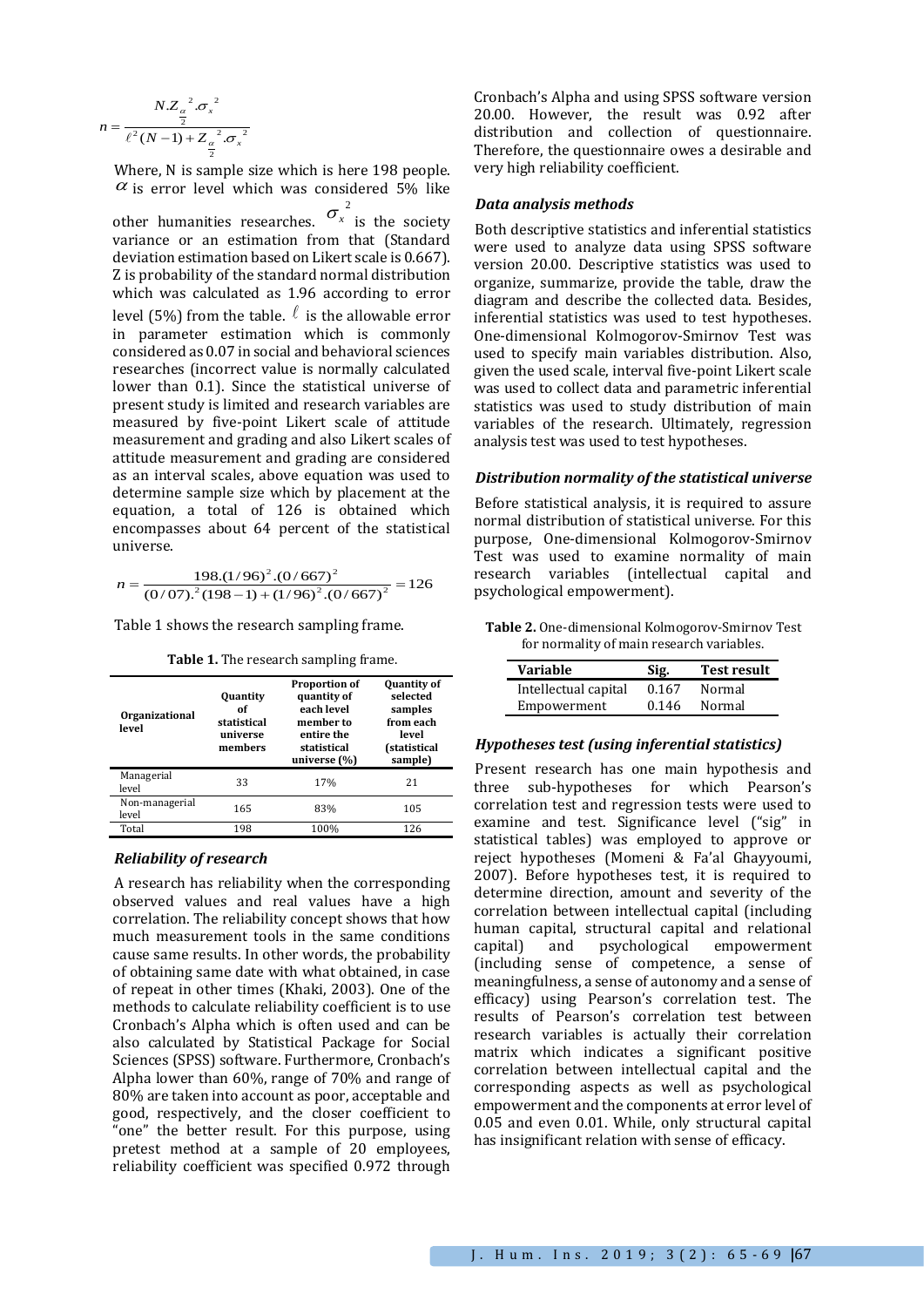### *The first sub-hypothesis testing*

H0: human capital affects on employees' empowerment.

H1: human capital does not affect on employees' empowerment.

Table 3 shows that significance level (sig) is zero and lower than significance level of 0.05 which indicates that regression model was able to describe changes at dependent variable. Adjusted coefficient of determination in the model is 0.159, therefore it can be concluded that about 0.16 percent of dependent variable (empowerment) changes can be cited for independent variable (human capital) changes and remained changes of dependent variable (psychological empowerment)- 84 percent-are due to changes caused by other factors. Multiple regression coefficient (correlation coefficient) is 0.407. This means that severity of relation of independent variable with dependent variable is 0.407 percent.In order to formulize regression equation, we need some data such as constant factor of equation ( *α* ), regression coefficient  $(\beta)$  as well as linear test which is specified through significance level. From table 4, constant factor of equation is 34.730. In other words, the intercept of this equation is 34.730. Also, test statistics is 12.962 and significance level of which is 0.000. Since significance level of the statistics is lower than 0.05, the statistics is

significant. According to table 4 (Linear regression test results for the first sub-hypothesis about impact of human capital on psychological<br>empowerment), human capital regression empowerment), human capital regression coefficient  $(\beta)$  is 0.239 and test statistics is 5.036 and significance level of human capital significance level is 0.000. Since "sig" is lower than 0.05, it can be concluded that human capital affects on psychological empowerment with a confidence level of 95 percent. Hence, regression equation of this hypothesis is as follows:

$$
y = 34.730 + 0.239X_1
$$

Also, the tests related to structural capital, relational capital and intellectual capital on empowerment were conducted and the corresponding regression equation is as follows from left to right, respectively:

 $y = 35.214 + 0.431X_1$   $y = 34.675 + 0.111X_1$  $y = 40.863 + 0.202X_1$ 

## *Hypotheses testing based on multiple regression analysis*

Multiple Regression is a way to study contribution of one or some independent variable in dependent variable prediction.

| Table 3. The summary of model and variance analysis for the first sub-hypothesis. |  |  |  |  |  |
|-----------------------------------------------------------------------------------|--|--|--|--|--|
|-----------------------------------------------------------------------------------|--|--|--|--|--|

| <b>Multiple</b><br>correlation<br>coefficient (R) | Coefficient<br>оf<br>determination $(R^2)$ | Adjusted coefficient<br>of determination | Sig.  |
|---------------------------------------------------|--------------------------------------------|------------------------------------------|-------|
| 0.407                                             | 0.165                                      | 0.159                                    | 0.000 |

**Table 4.** Linear regression test results for the first sub-hypothesis.

| Independent<br>variable | <b>Regression</b><br>coefficient ( $\beta$ | <b>Standardized</b><br>coefficients | Sig.  |        |
|-------------------------|--------------------------------------------|-------------------------------------|-------|--------|
| <b>Constant factor</b>  | 34.730                                     | ٠                                   | 0.000 | 12.962 |
| Human capital           | 0.239                                      | 0.407                               | 0.000 | 5.036  |

**Table 5.** Summary of model and multiple variance analysis for intellectual capital aspects.

| <b>Multiple correlation</b> | Coefficient of        | <b>Adjusted coefficient of</b> | Sig.  |
|-----------------------------|-----------------------|--------------------------------|-------|
| coefficient (R)             | determination $(R^2)$ | determination                  |       |
| 0.458                       | 0.210                 | 0.191                          | 0.000 |

**Table 6**. Multiple Regression analysis test results for intellectual capital aspects.

| Independent<br>variable | Regression<br>coefficient $\binom{\beta}{ }$ | <b>Standardized</b><br>coefficients | Sig.  |          |
|-------------------------|----------------------------------------------|-------------------------------------|-------|----------|
| Constant factor         | 32.950                                       | $\overline{\phantom{a}}$            | 0.000 | 12.154   |
| Human capital           | 0.239                                        | 0.407                               | 0.000 | 5.036    |
| Structural capital      | $-0.062$                                     | $-0.094$                            | 0.000 | $-0.766$ |
| Relational capital      | 0.344                                        | 0.132                               | 0.000 | 2.595    |